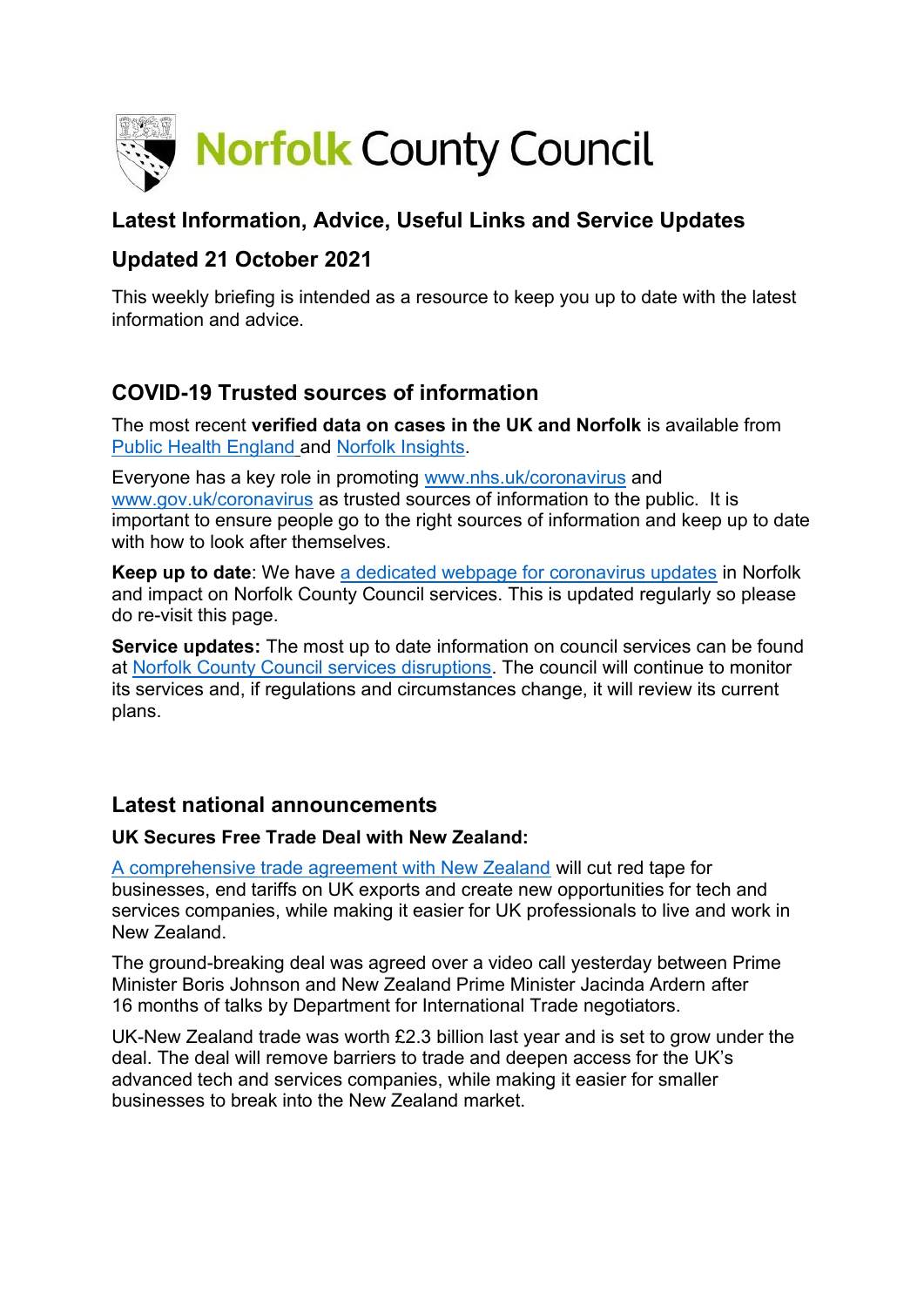### **Net-Zero Strategy Launched:**

Greg Hands MP announced the Government's "Net-[Zero" strategy in Parliament](https://www.localgov.co.uk/Government-announces-nearly-4bn-to-decarbonise-buildings--/53118) on Tuesday, while confirming nearly [£4bn of funding for the Heat and Buildings](https://www.localgov.co.uk/Government-announces-nearly-4bn-to-decarbonise-buildings--/53118)  [Strategy.](https://www.localgov.co.uk/Government-announces-nearly-4bn-to-decarbonise-buildings--/53118)

The Net-Zero strategy is hoped to support up to 440,000 green jobs and includes investment in electric vehicles and charging points, alongside measures to increase renewable, hydrogen, and nuclear forms of energy.

#### **Foreign Investment:**

[At least 30,000 new jobs are expected to be created](https://www.gov.uk/government/news/investors-pledge-almost-10bn-at-uk-global-investment-summit) around the UK due to £9.7 billion of new foreign investment due to be announced by the Prime Minister at the Global Investment Summit today (Tuesday 19 October 2021).

The package of 18 deals will support growth in vital sectors such as wind and hydrogen energy, sustainable homes and carbon capture and storage, cementing the UK's climate leadership for COP26 and beyond.

# **COVID-19**

#### **Booster jabs:**

A reminder that Covid booster jabs are now available to book if there's been six months since your last dose AND you are:

- An adult aged 50+
- Living in a residential care home for older adults
- A frontline health or social care worker, including in residential and nursing homes for older adults
- Aged 16-49 with underlying health conditions that put you at higher risk of severe COVID-19 (as set out [here\)](https://www.nhs.uk/conditions/coronavirus-covid-19/people-at-higher-risk/who-is-at-high-risk-from-coronavirus/?utm_source=Facebook&utm_medium=social&utm_campaign=Orlo)
- An adult carer aged 16+
- An adult household contact of someone who is immunosuppressed

People can make an appointment for a booster via the National Booking Service if you're eligible: [https://www.nhs.uk/conditions/coronavirus-covid-19/coronavirus](https://www.nhs.uk/conditions/coronavirus-covid-19/coronavirus-vaccination/)[vaccination/](https://www.nhs.uk/conditions/coronavirus-covid-19/coronavirus-vaccination/) or call 119 for free between 7am-11pm seven days a week.

Booster jabs are being offered in line with national and Joint Committee on Vaccination and Immunisation guidance.

Some NHS walk-in sites have departed [from Government advice and are now](https://inews.co.uk/news/booster-jabs-nhs-clinics-in-england-start-offering-walk-in-doses-1257300)  [offering booster jabs](https://inews.co.uk/news/booster-jabs-nhs-clinics-in-england-start-offering-walk-in-doses-1257300) on a walk-in basis to try and increase uptake. Patients 50 and over are encouraged to get their third vaccine doses at walk-in centres set up by local NHS clinical commissioning groups, even if they have not yet received an invitation to do so.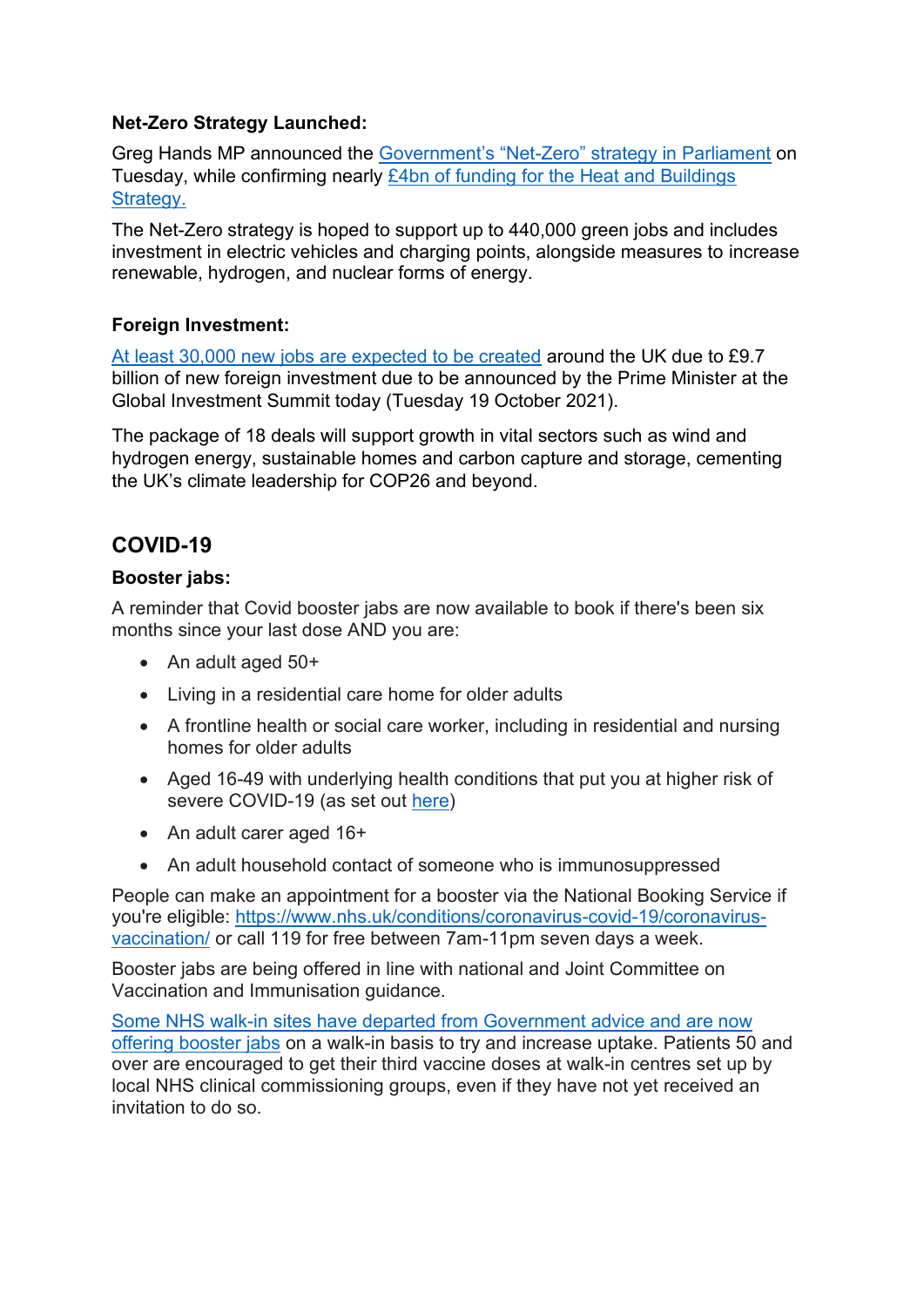# **Information for Councillors:**

### **Prevent Programme**

Following the tragic and fatal attack on Sir David Amess MP, the Home Office have produced a fact sheet regarding Prevent and Channel updates. The factsheet contains the following information:

- Description of the Prevent programme
- What is a Prevent referral and how to make one
- What is Channel including the kind of support offered through Channel
- Key national statistics and facts

The document is a publicly accessible document and should be shared further - **[FACTSHEET: Prevent and Channel -](https://eur02.safelinks.protection.outlook.com/?url=https%3A%2F%2Fhomeofficemedia.blog.gov.uk%2F2021%2F10%2F18%2Ffactsheet-prevent-and-channel-2021%2F&data=04%7C01%7Ctristan.hopper%40norfolk.gov.uk%7Cb66f0d7d812743536f1f08d994823d2b%7C1419177e57e04f0faff0fd61b549d10e%7C0%7C0%7C637704109350567576%7CUnknown%7CTWFpbGZsb3d8eyJWIjoiMC4wLjAwMDAiLCJQIjoiV2luMzIiLCJBTiI6Ik1haWwiLCJXVCI6Mn0%3D%7C1000&sdata=0SxlCNewkGEOVgZ30EOZGAuQy9IFxGYEeRw3650AFsw%3D&reserved=0) 2021 - Home Office in the media [\(blog.gov.uk\)](https://eur02.safelinks.protection.outlook.com/?url=https%3A%2F%2Fhomeofficemedia.blog.gov.uk%2F2021%2F10%2F18%2Ffactsheet-prevent-and-channel-2021%2F&data=04%7C01%7Ctristan.hopper%40norfolk.gov.uk%7Cb66f0d7d812743536f1f08d994823d2b%7C1419177e57e04f0faff0fd61b549d10e%7C0%7C0%7C637704109350567576%7CUnknown%7CTWFpbGZsb3d8eyJWIjoiMC4wLjAwMDAiLCJQIjoiV2luMzIiLCJBTiI6Ik1haWwiLCJXVCI6Mn0%3D%7C1000&sdata=0SxlCNewkGEOVgZ30EOZGAuQy9IFxGYEeRw3650AFsw%3D&reserved=0)**

#### **Further resources are also available.**

**[Let's Talk About It \(link here](https://eur02.safelinks.protection.outlook.com/?url=https%3A%2F%2Fwww.ltai.info%2F&data=04%7C01%7Ctristan.hopper%40norfolk.gov.uk%7Cb66f0d7d812743536f1f08d994823d2b%7C1419177e57e04f0faff0fd61b549d10e%7C0%7C0%7C637704109350577535%7CUnknown%7CTWFpbGZsb3d8eyJWIjoiMC4wLjAwMDAiLCJQIjoiV2luMzIiLCJBTiI6Ik1haWwiLCJXVCI6Mn0%3D%7C1000&sdata=sOSOSRxXPnLBPQsR58j6WmyO3UdQ7L3pG7MRS6fk50I%3D&reserved=0)**) - a website initiative designed to provide practical help and guidance to the public in order to stop people becoming terrorists or supporting terrorism.

This site will provide the following information:

- Spotting the signs of someone who may be vulnerable to becoming involved in extremism or terrorism
- Accessing support available including who to talk too
- Staying Safe online to protect those vulnerable to negative influencers and online groomers

**[Act Early \(link](https://eur02.safelinks.protection.outlook.com/?url=http%3A%2F%2Fwww.actearly.uk%2F&data=04%7C01%7Ctristan.hopper%40norfolk.gov.uk%7Cb66f0d7d812743536f1f08d994823d2b%7C1419177e57e04f0faff0fd61b549d10e%7C0%7C0%7C637704109350577535%7CUnknown%7CTWFpbGZsb3d8eyJWIjoiMC4wLjAwMDAiLCJQIjoiV2luMzIiLCJBTiI6Ik1haWwiLCJXVCI6Mn0%3D%7C1000&sdata=XF%2F64zWXL6sylrWUBPFTG8VcOQtNNEbEPJsbz26br44%3D&reserved=0) here)** - a website aimed at family and friends to encourage them to share concerns that a friend or loved one might be vulnerable to radicalisation. Research shows that family and friends are best placed to spot the signs that someone might be vulnerable to radicalisation. This site will provide the following information:

- Increasing awareness of where to go for further information and support
- Increasing awareness of the signs of radicalisation
- Increasing understanding of, and confidence in, the referral process
- Encouraging referrals from concerned family and friends at an early stage
- Highlighting the police safeguarding role in Prevent

## **Economy**

### **Chances Project**

Chances, a £4.9m Norfolk County Council project, co-funded by the European Social Fund, is reaching out to people in Norfolk who have recently lost their jobs or are long-term unemployed who may face barriers to finding work. It aims to help them get back into employment through new opportunities for support and training.

Launched in April 2021, the project has already supported nearly 300 participants on their journey to find employment.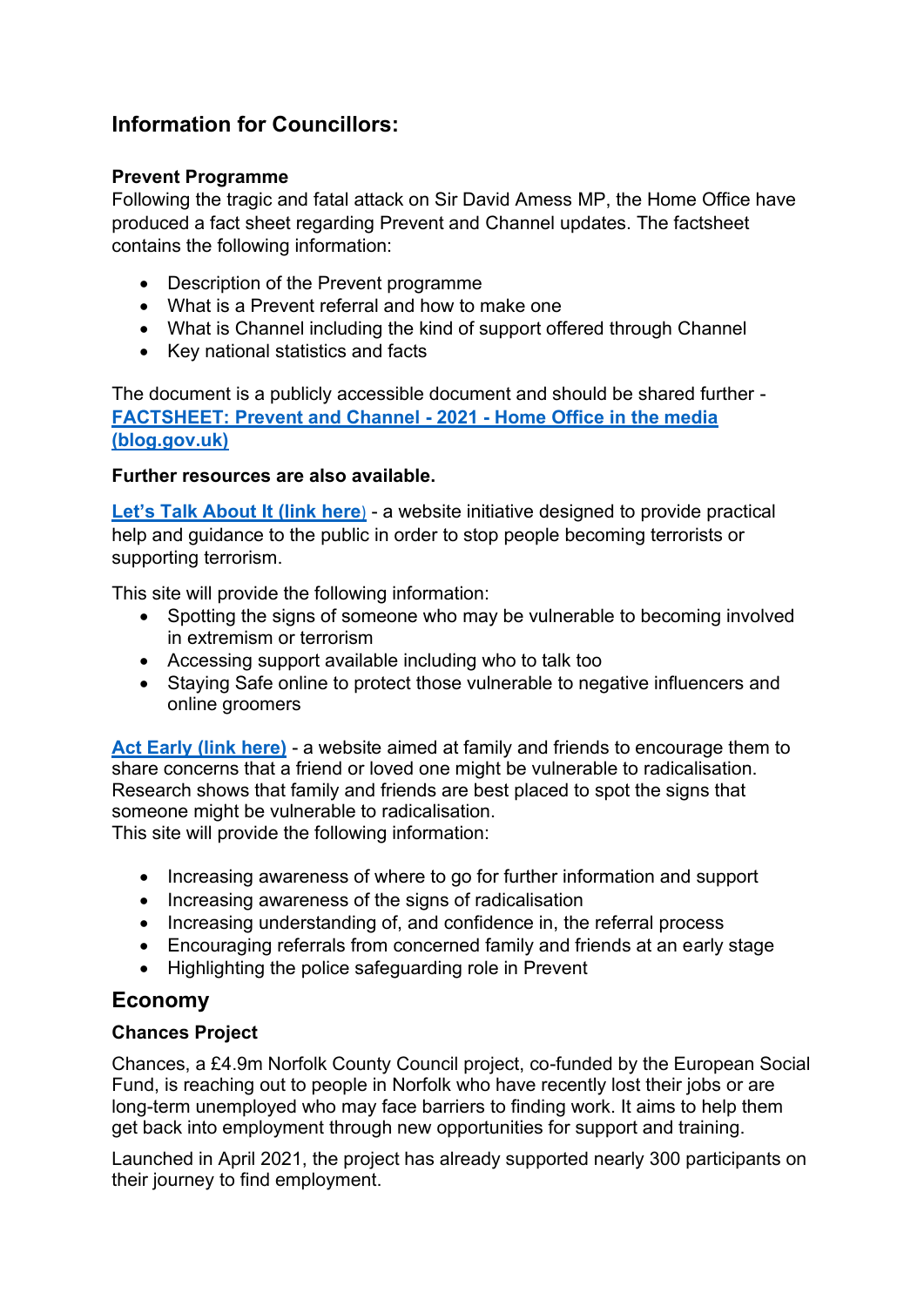The Norfolk County Council-led Chances for Work and Chances Healthy Living projects are being run by partners Voluntary Norfolk, Citizens Advice Norfolk, Citizens Advice Diss, Thetford and District, and Future Projects. There are local advocates based in each of the seven Norfolk district areas, who work to provide personalised one-to-one support.

Depending on the needs of the individual, the support could include help to identify skills gaps and finding suitable training and qualifications, support to access services to boost health and wellbeing, or finding ways to overcome barriers such as transport or accessing childcare. Support for those with physical or learning disabilities could also include providing help to access services, or assistance from a mental health specialist or disability support specialist who will be working closely with the Chances team.

The project which officially started in April 2021 will run until September 2023.

Individuals who are keen to find out more are welcome to contact the project team directly – for contact details and further information see **[www.norfolk.gov.uk/chances](https://www.norfolk.gov.uk/business/grants-and-funding/european-funding/eu-programmes/business-growth-innovation-and-skills/chances)**

#### **Support for Norfolk Entrepreneurs**

The Business & IP Centre Norfolk, managed by Norfolk County Council's Library and Information Service, is offering a free six-week online programme that will take budding business owners on a journey from 'Bedroom to Business'.

Over the past 18 months, many people have had to find alternative sources of income, including considering setting up their own business. This programme will help aspiring business owners develop their idea and provide the tools needed to get started.

Bedroom to Business is being delivered by MENTA Business Support and consists of six two-hour workshops with a chance for questions and one-to-one coaching sessions after each workshop.

Starting on Friday 5 November, the six workshops will run weekly and cover topics including: pros and cons of being self-employed; identifying any additional skills needed; developing a business plan; business funding; registering your business.

Workshops will be limited to a maximum of 10 people to allow participants to get the most out of the sessions. If anyone is unable to attend this programme, Bedroom to Business will run again starting in January.

Participants will need to live, work or study in Norfolk or close to a Norfolk library to be eligible for this programme.

For more information and to register, visit **[Bedroom to](https://www.eventbrite.co.uk/e/bedroom-to-business-are-you-ready-to-start-your-own-business-registration-192184738727)  [Business](https://www.eventbrite.co.uk/e/bedroom-to-business-are-you-ready-to-start-your-own-business-registration-192184738727)** or **[www.bipcnorfolk.eventbrite.com](https://www.eventbrite.co.uk/o/business-amp-ip-centre-norfolk-7488538381)**.

### **Environment**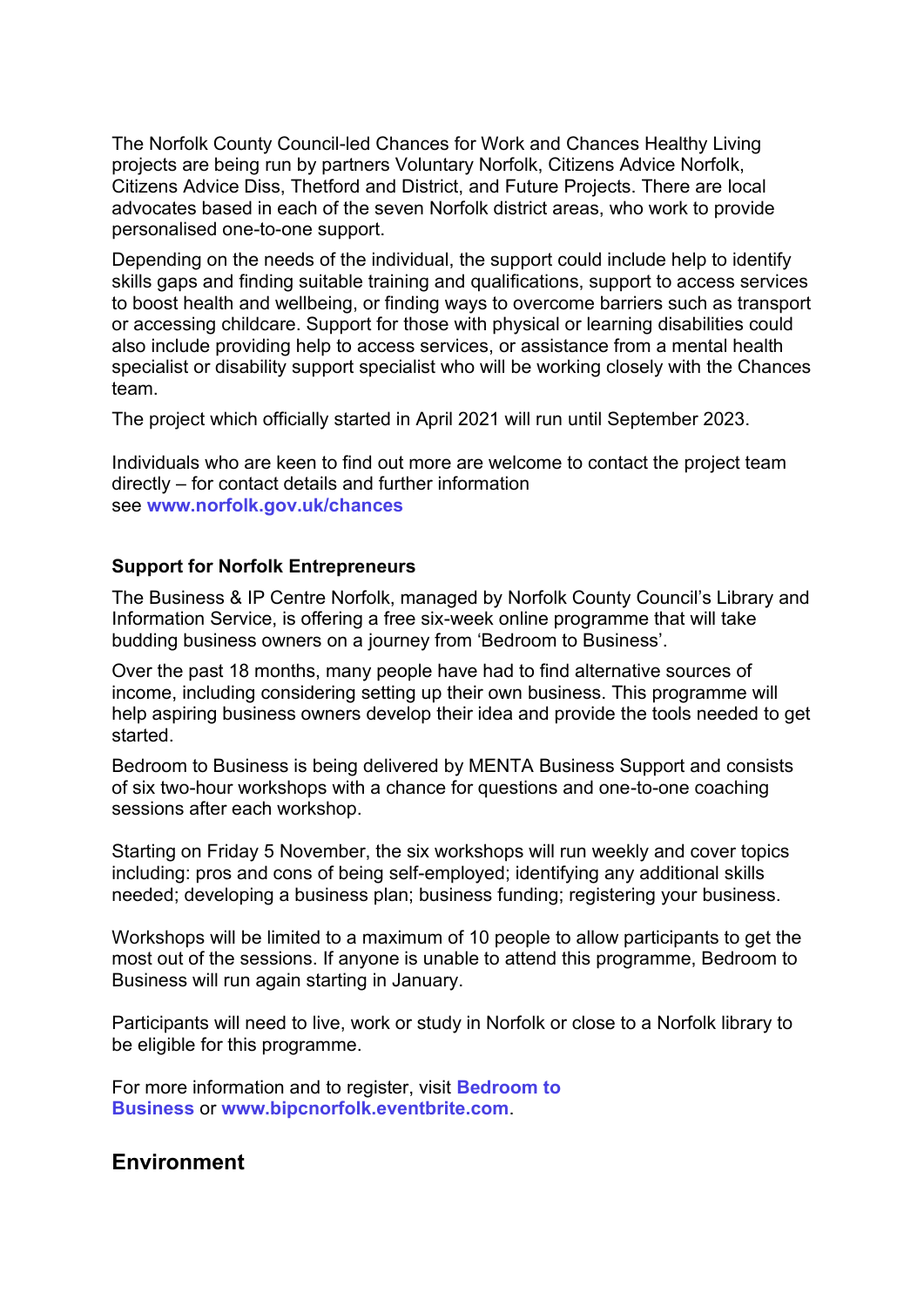### **Strategic Flooding Alliance**

The Norfolk Strategic Flooding Alliance (NSFA) has formally adopted an overall Strategy, designed to enable county wide responses to flooding across all agencies involved.

The Strategy, which lays out the NSFA's vision, objectives, approach and structure, is a major milestone in the development of the Alliance, which was founded earlier this year to bring together all agencies and partners involved in planning for and responding to flooding in Norfolk.

The Strategy's formal adoption comes on the day of the NSFA's first joint exercise, Exercise TEMPESTAS, which examined in depth how the NSFA's members will work together in the face of a major flooding incident, from the initial Met Office Flood Warning through to the Recovery phase. The exercise allowed Alliance Members to assess their readiness for flooding and to identify any weaknesses to be addressed or opportunities that could be taken to ensure all members are ready to work closely in the event of flooding this winter.

The Alliance's Strategy is also accompanied by an Action Plan that identifies what steps the NSFA and its members are taking to address the risk of flooding. This includes work on individual sites across Norfolk, looking at working out costed solutions to address flood risk on each site and identify potential funding for each one: this work is already underway on an initial selection of sixteen flood sites in Norfolk, with a second tranche of sites being considered.

The adoption of the strategy comes a month after Norfolk County Council's Cabinet agreed the allocation of a £1.5m flood reserve fund, including funding for several aspects of the NSFA's work.

As autumn sets in, the single phone number set up by the NSFA to give Norfolk residents one point of contact to report flooding is expected to see increased use. The number is available for anyone wishing to report flooding anywhere in the county: they can simply call 0344 800 8013.

## **Other Information**

#### **Norfolk Fire and Rescue Service:**

#### Unique fire art on show:

This weekend the service opens its Ashes to Art display at the old Bethel Street fire station, now Sir Isaac Newton Sixth Form, in Norwich. The event is being officially opened by NCC Chairman Councillor Penny Carpenter and Cabinet Member for Communities and Partnerships Councillor Margaret Dewsbury.

Everyone is welcome to come and have a look at the 80+ former fire helmets which have been turned into unique works of art. They will be on display throughout half term and then will be auctioned off to raise vital funds for The Fire Fighters Charity and Break.

Volunteers from our service and the charities will be staffing the event, and we will also have some operational fire crews present during some of the days, incident permitting, to give fire safety advice and support.